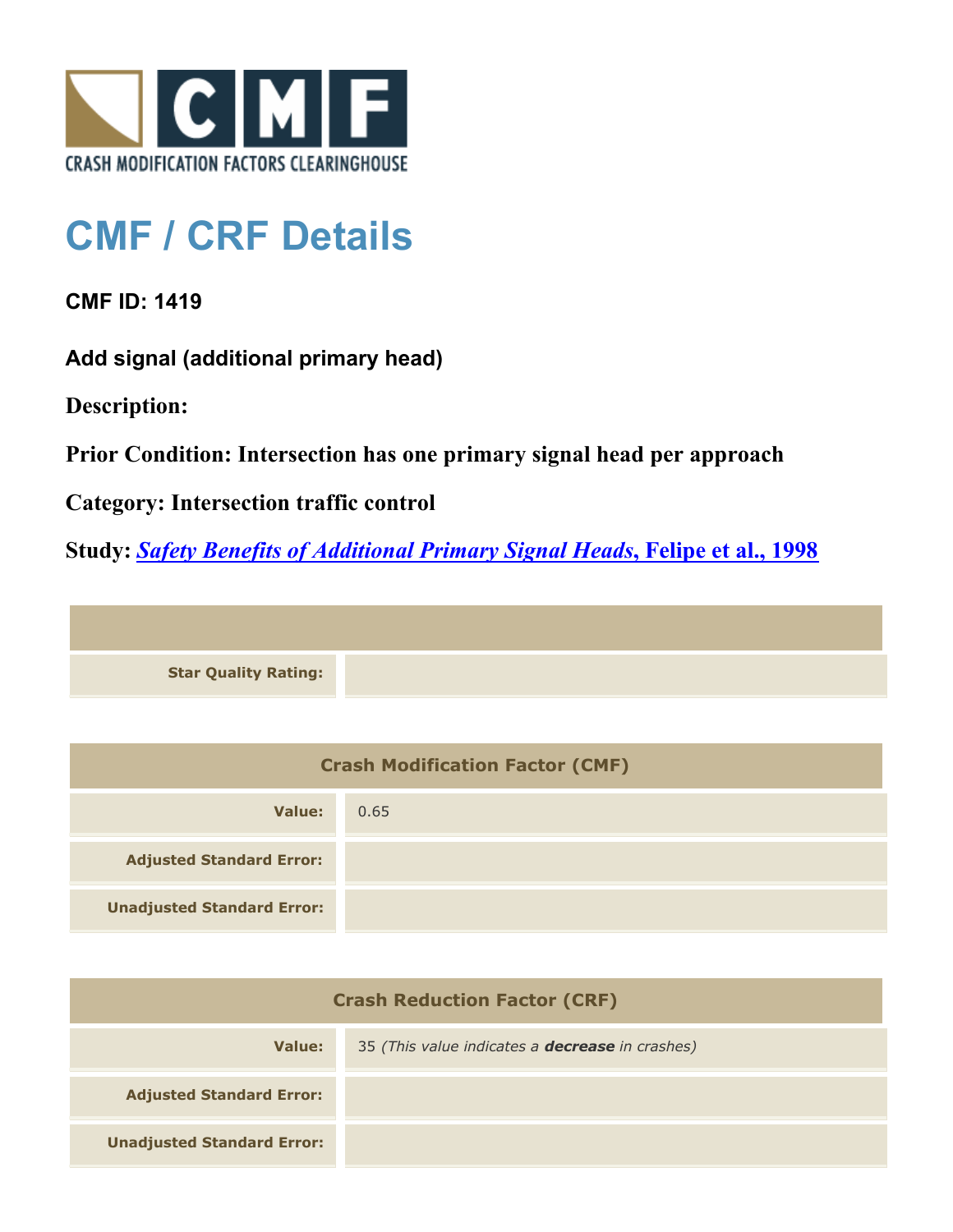| <b>Applicability</b>                    |                                           |
|-----------------------------------------|-------------------------------------------|
| <b>Crash Type:</b>                      | Angle                                     |
| <b>Crash Severity:</b>                  | All                                       |
| <b>Roadway Types:</b>                   | Not specified                             |
| <b>Number of Lanes:</b>                 |                                           |
| <b>Road Division Type:</b>              |                                           |
| <b>Speed Limit:</b>                     |                                           |
| <b>Area Type:</b>                       | Urban                                     |
| <b>Traffic Volume:</b>                  |                                           |
| <b>Time of Day:</b>                     |                                           |
| If countermeasure is intersection-based |                                           |
| <b>Intersection Type:</b>               | Roadway/roadway (not interchange related) |
| Tehnungahian Cannanturu                 | $\Delta$ $\Delta$                         |

| <b>Intersection Geometry:</b>     | $4$ -leg   |
|-----------------------------------|------------|
| <b>Traffic Control:</b>           | Signalized |
| <b>Major Road Traffic Volume:</b> |            |
| <b>Minor Road Traffic Volume:</b> |            |

| <b>Development Details</b>      |                            |
|---------------------------------|----------------------------|
| <b>Date Range of Data Used:</b> |                            |
| <b>Municipality:</b>            | Richmond, British Columbia |
| State:                          |                            |
| <b>Country:</b>                 | Canada                     |